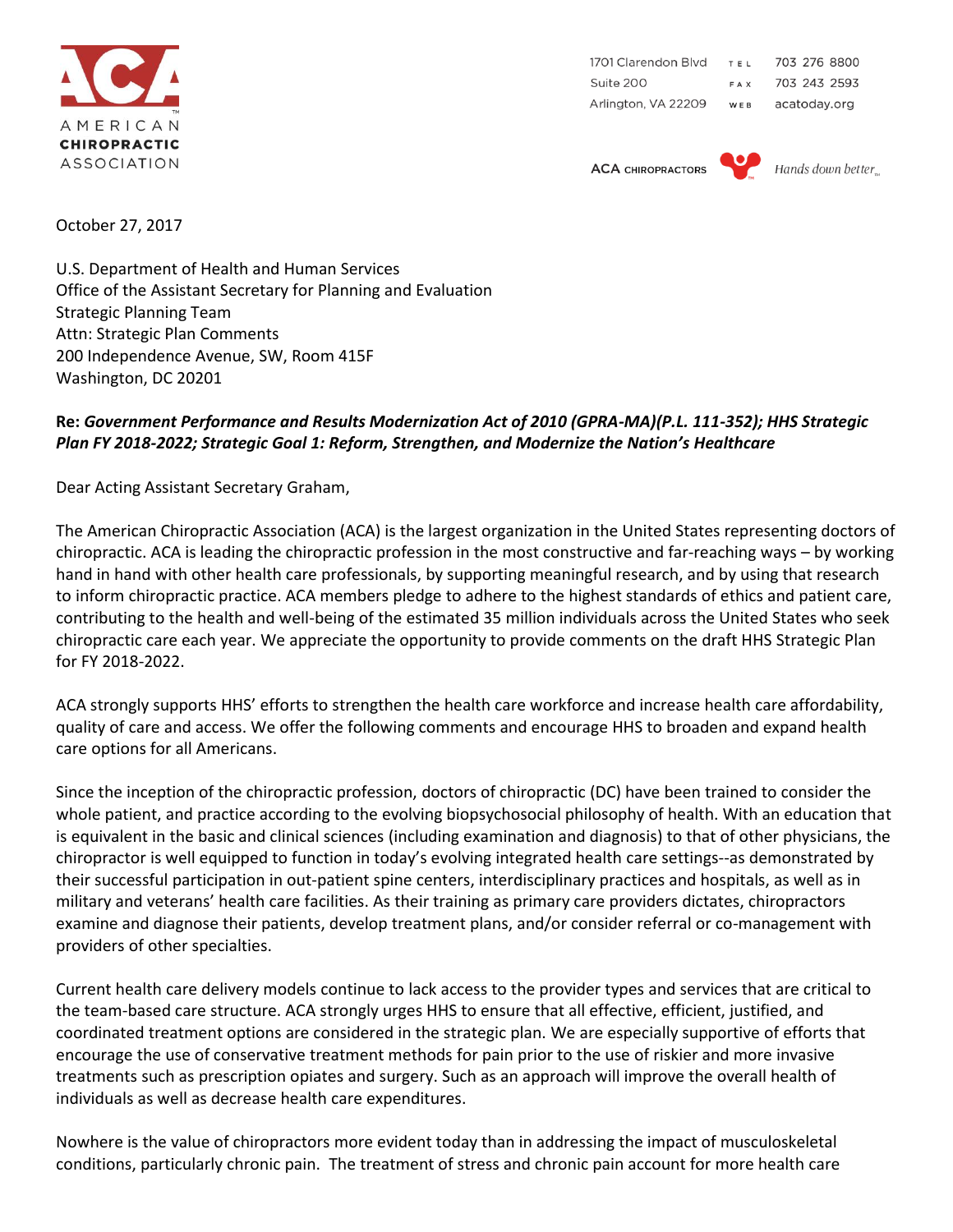spending than heart disease, diabetes and cancer combined. Musculoskeletal pain and disease weigh heavily on our health care system, society and industries. According to a 2011 report from the Institute of Medicine (IOM), an estimated 100 million Americans are affected by chronic pain, with an estimated annual cost to American society of at least \$560-\$635 billion.<sup>1</sup> This figure represents the monetary impact of providing health care to patients experiencing pain as well as the cost of their lost productivity. What these figures cannot capture, however, is the toll in human suffering underlying chronic pain.<sup>2</sup> Low back pain (LBP) is the single leading cause of disability worldwide<sup>3</sup> and a recent systematic review showed that LBP rates sixth in terms of overall disease burden.<sup>4</sup> According to the United States Bone and Joint Initiative, musculoskeletal diseases affect nearly three out of four people age 65 and over.<sup>5</sup>

The majority of patients in pain, including those with chronic symptoms, will seek treatment from primary care providers (PCPs) to get relief.<sup>6</sup> Low-back pain is the most common neuromusculoskeletal symptom presenting to primary care providers and the fifth most common cause for all physician visits.<sup>7</sup> But current systems of care do not adequately train or support internists, family physicians, pediatricians and other healthcare providers who provide primary care in meeting the challenge of treating pain as a chronic illness. Primary care providers often receive little training in the assessment and treatment of complex chronic pain conditions.<sup>8</sup> In one interview study, primary care providers perceived back pain as a low clinical priority and uninteresting in comparison to major chronic illnesses such as heart disease or diabetes that they manage for their patients.<sup>9</sup> In the same study, the idea of shifting this population of back pain patients to a non-physician provider was perceived by PCPs as a positive step toward alleviating their workload.

Deficiencies in the training of primary care providers in pain management as well as the failure to adequately educate consumers about the benefits of conservative health care options has resulted in unnecessary suffering, exacerbation of other medical conditions, enormous loss of human potential and massive financial and personal costs. Now is the time to promote the integration of health care professionals, including chiropractors, into care coordination teams to offer holistic, evidence-based and patient-centered services to individuals suffering from musculoskeletal pain. This would meet the goals of improving outcomes, increasing quality care and reducing costs.

Chiropractors play a critical role in the care of chronic conditions and acute episodes of pain experienced by Americans. Practice guidelines, including those from the American Pain Society/American College of Physicians<sup>10</sup> and the American Geriatric Society<sup>11</sup> recommend the use of chiropractic manipulative treatment (CMT) for chronic

 $\overline{a}$ 

<sup>&</sup>lt;sup>1</sup> Institute of Medicine Report from the Committee on Advancing Pain Research, Care, and Education: Relieving Pain in America, A Blueprint for Transforming Prevention, Care, Education and Research. The National Academies Press, 2011. http://books.nap.edu/openbook.php?record\_id=13172&page=1

 $2$  Buckenmaier, C. & Schoomaker, E. (2014). Patients' use of active self-care complementary and integrative medicine in their management of chronic pain symptoms. Pain Medicine, 15(S1), S7-S8.

<sup>3</sup> 5 Global Burden of Disease Study 2010. http://www.thelancet.com/global-burden-of-disease. Accessed 1/22/16.

<sup>4</sup> 6 Hoy D, March L, Brooks P, et al. "The global burden of low back pain: estimates from the Global Burden of Disease 2010 study" Annals of the Rheumatic Disease (2014);73:968-74.

<sup>5</sup> 7 http://www.boneandjointburden.org/

<sup>6</sup> 8 Breuer B, Cruciani R, Portenoy RK. Pain management by primary care physicians, pain physicians, chiropractors, and acupuncturists: a national survey. South Med J. 2010 Aug; 103(8):738-47.

<sup>7</sup> 9 Deyo RA, Weinstein JN: Low back pain. N Engl J Med 344:363, 2001.

<sup>8</sup> 10 The Mayday Fund. A Call To Revolutionize Chronic Pain Care in America: An Opportunity for Health Care Reform <sup>9</sup> 11 Sanders et al. "Perceptions of general practitioners towards the use of a new system for treating back pain: a qualitative

interview study" BMC Medicint (2011); 9:49.

 $10$  13 Chou R, Qaseem A, Snow V, Casey D, Cross JT, Jr., Shekelle P, et al. Diagnosis and treatment of low back pain: a joint clinical practice guideline from the American College of Physicians and the American Pain Society. Ann Intern Med. 2007;147(7):478-91. <sup>11</sup> 14 American Geriatrics Society. The management of chronic pain in older persons: AGS Panel on Chronic Pain in Older Persons. J Am Geriatr Soc. 1998;46:635-51.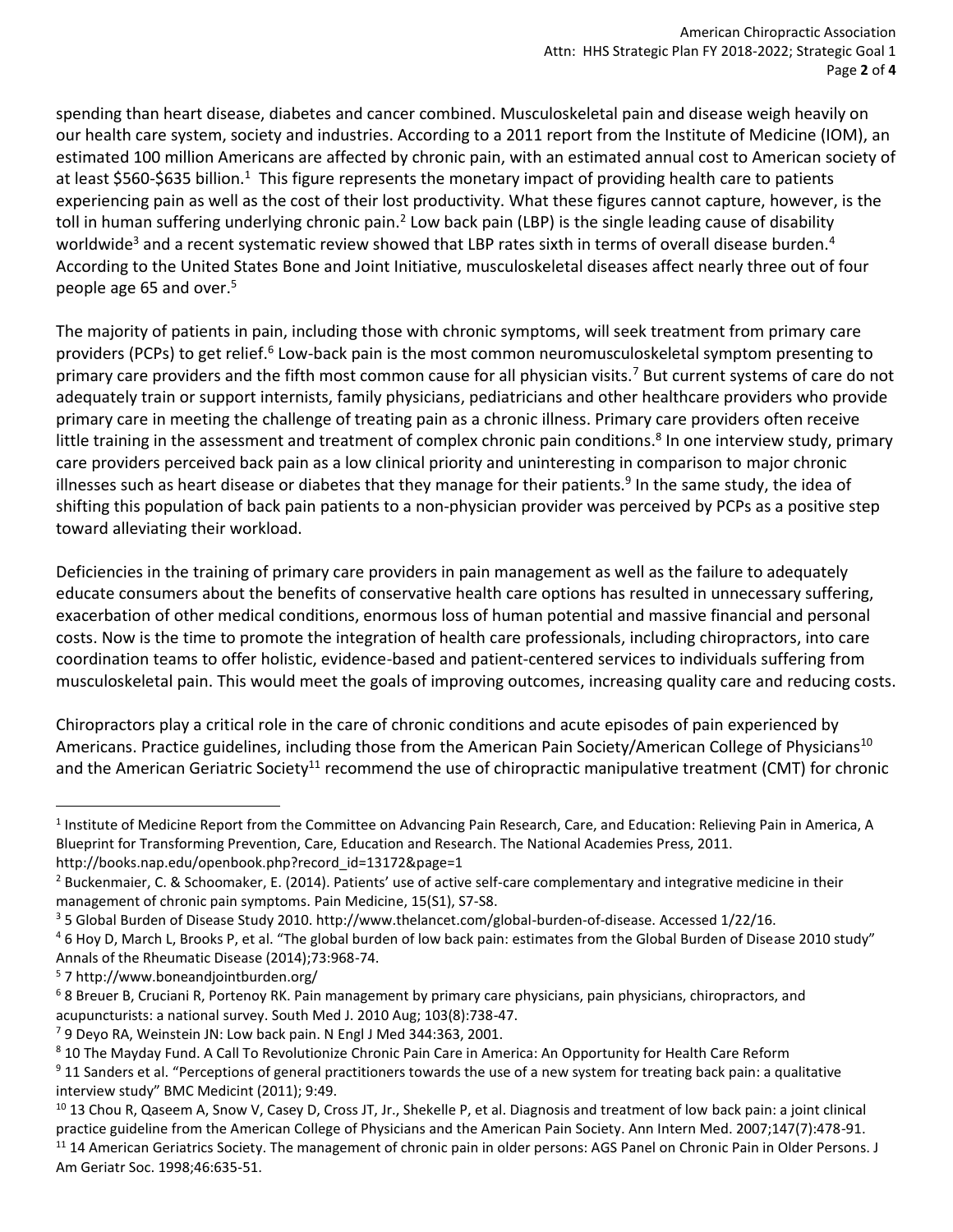conditions. The risk profile of CMT is extremely low, calculated at between 5-10 serious complications per 10 million manipulations,<sup>12</sup> and chiropractic care is effective at protecting beneficiaries from declines in functioning as measured by Activities of Daily Living, instrumental Activities of Daily Living and self-rated health.<sup>13</sup> Chiropractic care has also continually earned very high levels of patient satisfaction. The Brandeis Report to Congress on the Demonstration of Expanded Coverage of Chiropractic Services under Medicare noted that 60% of chiropractic patients reported "complete" or "a lot" of relief from symptoms and 87% reported high satisfaction with care (8 or higher on a 10-point scale), with 56% indicating a perfect 10. Similarly, high proportions of Medicare beneficiaries reported that chiropractors listened carefully and spent sufficient time with them.<sup>14</sup>

Patients should be empowered to play a greater role in managing their health and engaging meaningfully with their health care providers. ACA believes that one way this can be accomplished is by educating health care consumers about early intervention from conservative health care providers, such as doctors of chiropractic. Chest pain does not always indicate the need for a cardiologist and an episode of back pain does not usually mean an MRI and surgery is an immediate imperative. Health care providers should encourage treatment options for their patients that are effective, conservative and inexpensive. Chiropractors are trained in the most conservative treatment methods for neuromusculoskeletal conditions. When other medical conditions exist, chiropractic care may complement or support medical treatment by relieving the musculoskeletal aspects associated with the condition.

Chiropractic care provides an alternative to more invasive treatments that are increasingly used and may have severe negative outcomes. Research shows Medicare spending on various invasive treatments for back pain increased substantially over the past decade. According to an article published in 2009, a review of the literature found that over approximately a decade, epidural steroid injections increased by 629% and spinal fusions by 220%; however, these increases were not accompanied by improvements in patient outcomes or reductions in disability rates.<sup>15</sup> Indeed, several recent articles have documented the potential negative outcomes of spinal fusion.<sup>16 17 18</sup> During that same period, opiate use increased by 429% and recent studies have documented high utilization rates of opiate use among younger, disabled individuals. Providing accurate information and access to conservative intervention methods can empower patients to better manage their chronic diseases, improve health care quality and outcomes, and reduce costs to both beneficiaries and the healthcare system as a whole.

Given the prevalence of acute and chronic musculoskeletal conditions today, and the growing body of research supporting conservative chiropractic care, it's clear that chiropractic care should be a covered and integrated condition-based service in a modern, value-based health care system. ACA strongly believes that federal government health care policy should encourage the use of -- and provide access to -- conservative, non-drug, nonsurgical chiropractic services. The inclusion of chiropractors in the coordination of care for patients living with

 $\overline{a}$ 

<sup>&</sup>lt;sup>12</sup> 15 Hurwitz EL, Aker PD, Adams AH, Meeker WC, Shekelle PG. Manipulation and mobilization of the cervical spine. A systematic review of the literature. Spine. 1996;21(15):1746-59. http://www.ncbi.nlm.nih.gov/pubmed/8855459

<sup>&</sup>lt;sup>13</sup> 16 Weigel, Paula, et al., "The Comparative Effect of Episodes of Chiropractic and Medical Treatment on the Health of Older Adults," Journal of Manipulative and Physiological Therapeutics, March/April 2014, page 143.

<sup>&</sup>lt;sup>14</sup> 17 Brandeis University, Report to Congress on the Evaluation of the Demonstration of Coverage of Chiropractic Services Under Medicare, June 16, 2009, page 7.

<sup>&</sup>lt;sup>15</sup> 17 Brandeis University, Report to Congress on the Evaluation of the Demonstration of Coverage of Chiropractic Services Under Medicare, June 16, 2009, page 7.

<sup>&</sup>lt;sup>16</sup> 20 Marquez-Lara A, Nandyala SV, Fineberg SJ, Singh K. "Cerebral Vascular Accidents Following Lumbar Spine Fusion." Spine (Phila Pa 1976). 2013 Dec 30. [Epub ahead of print]

<sup>&</sup>lt;sup>17</sup> 21 Fineberg SJ, Nandyala SV, Kurd MF, Marquez-Lara A, Noureldin M, Sankaranarayanan S, Patel AA, Oglesby M, Singh K. "Incidence and risk factors for postoperative ileus following anterior, posterior, and circumferential lumbar fusion." Spine J. 2013 Oct

<sup>31.</sup> pii: S1529-9430(13)01610-0. doi: 10.1016/j.spinee.2013.10.015. [Epub ahead of print] <sup>18</sup> 22 Martin BI, Mirza SK, Franklin GM, Lurie JD, MacKenzie TA, Deyo RA. "Hospital and surgeon variation in complications and repeat surgery following incident lumbar fusion for common degenerative diagnoses." Health Serv Res. 2013 Feb;48(1):1-